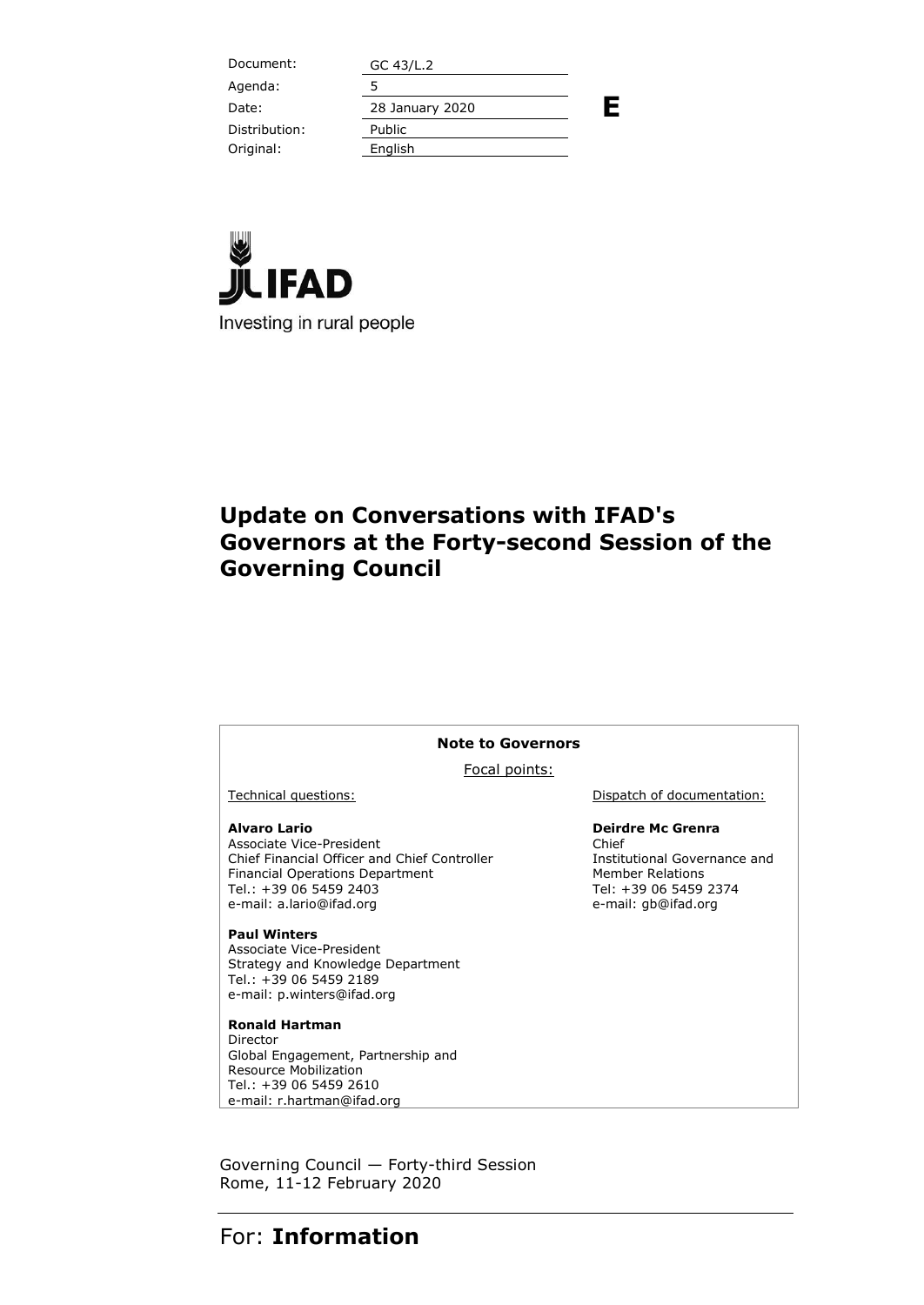# **I. Introduction**

- 1. At the forty-second session of the Governing Council, "conversations with IFAD's Governors" were introduced as a new way of engaging on issues of key relevance to IFAD's future. The three issues selected for the session were: IFAD's financial architecture; engagement with the private sector; and the repositioning of the United Nations development system and its implications for IFAD.
- 2. A list of guiding questions was shared with Governors prior to the session to facilitate the discussions. Summaries of the conversations can be found in the Governing Council report. 1
- 3. This document provides an update on developments with respect to the three issues considered.

## **II. The future of IFAD: Financial architecture**

- 4. In 2019 IFAD made good progress in its drive to transform its financial architecture. The process was kick-started in 2018 with the update of IFAD's financing terms and the start of the Debt Sustainability Framework (DSF) reform.
- 5. In line with the recommendations of independent reviews by the Independent Office of Evaluation of IFAD and by the external consulting firm Alvarez & Marsal, IFAD and the Financial Operations Department presented a number of technical topics to the Executive Board for review and approval.
- 6. The following key measures for the financial sustainability of IFAD were approved:
	- (a) The Capital Adequacy Policy, which will allow IFAD to transition from a liquidity management approach to a capital and liquidity management approach, whereby capital will become a key financial risk management tool to support IFAD's sustainability;
	- (b) Reform of the DSF, which puts IFAD on a financially sustainable trajectory going forward through the establishment of an up-front funding mechanism and introduction of a new lending term: the super highly concessional loan;
	- (c) Through the DSF reform, the fundamental concept of a Sustainable Replenishment Baseline has been introduced to ensure that IFAD can safely deliver on Member States' level of ambition without eroding its capital base. The Sustainable Replenishment Baseline is a building block of IFAD's new financial model and should cover at least (i) the reimbursement of approved DSF commitments; (ii) the pre-financing of new DSF commitments; (iii) IFAD's regular grant programme; and (iv) operational expenses. Only if the replenishment exceeds the sum of these amounts will IFAD have new funds to finance lending operations. If the new replenishment is not sufficient to cover the mentioned expenses, IFAD will continue eroding its capital base, as is currently the case, and thereby remain on an unsustainable financial trajectory;
	- (d) Establishment of the Controllership function as a key element of the new second line of defence integrated approach to risk management;
	- (e) The new Anti-Money Laundering and Countering the Financing of Terrorism Policy;
	- (f) Enhancement of IFAD's Asset Liability Management Framework; and
	- (g) Executive Board approval to proceed with formal talks with rating agencies to pursue a formal credit rating for IFAD. The approval initiated an internal process that will require appropriate preparation by IFAD Management and

<sup>1</sup> The report is available on the Member States Interactive Platform [\(https://webapps.ifad.org/members/gc/42\)](https://webapps.ifad.org/members/gc/42).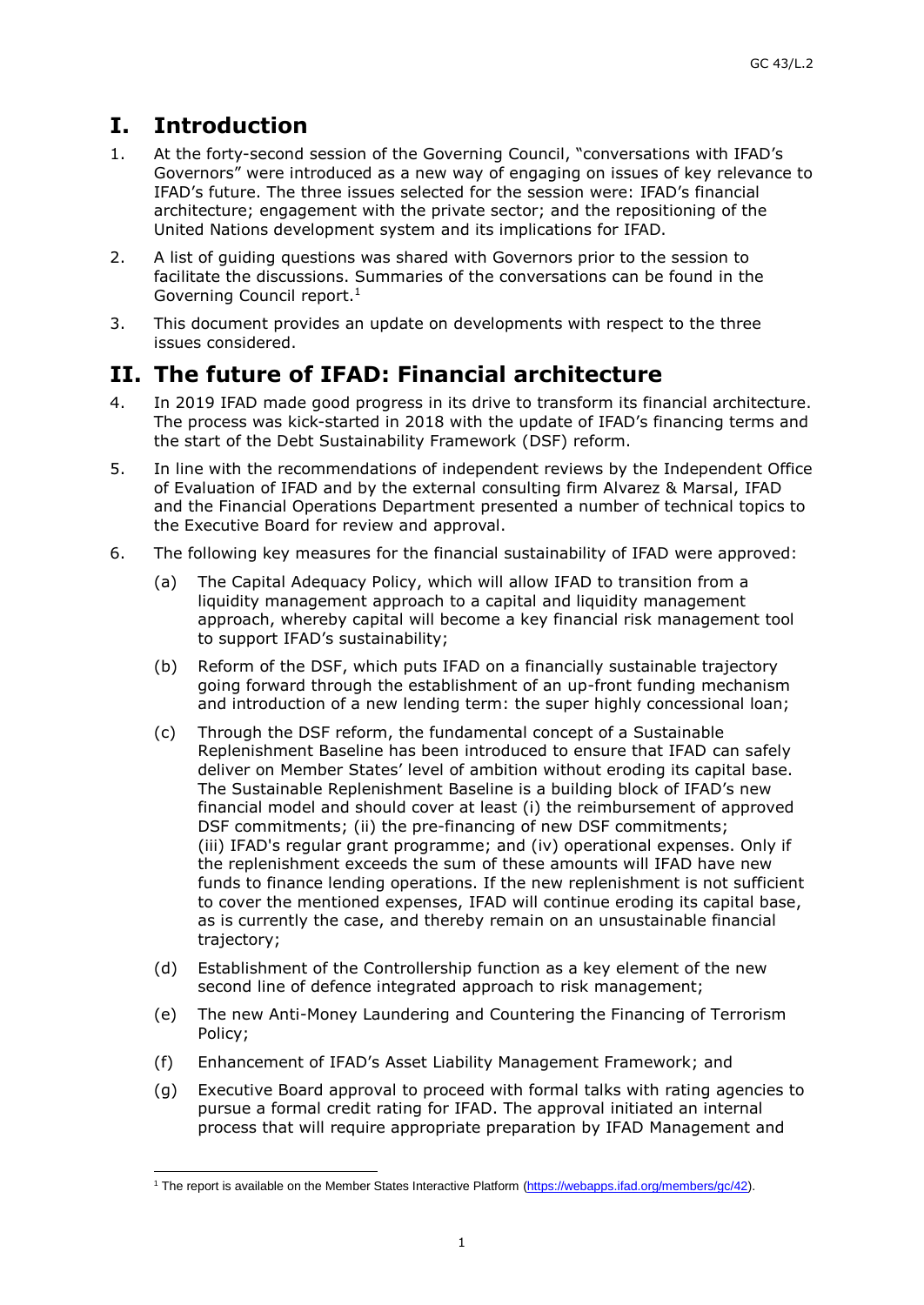operational staff, as well as Executive Board representatives, who could potentially be consulted by credit rating agencies.

7. However, the steps to fully implement the financial architecture transformation are not yet complete. The year ahead will be important for consolidating the measures under way and presenting the remaining necessary ones to the Board for approval. Major measures to be introduced and implemented during 2020 will be IFAD's new Liquidity Policy and the integrated borrowing framework. The potential need for a second allocation mechanism for IFAD's borrowed resources will also be explored.

### **III.The future of IFAD: Engagement with private sector**

- 8. During 2019 IFAD took bold steps to better position itself to mobilize private finance into poverty reduction and socially and environmentally responsible investments, while keeping in mind its comparative advantage and focus on smallholder farmers, women, youth and marginalized rural populations. These efforts were deployed using a consultative approach involving the Executive Board, Member States, development partners and private sector actors.
- 9. Several milestones were achieved during 2019, including:
	- (a) Changes to the Agreement Establishing IFAD, approved by the Governing Council in February 2019, to allow IFAD to directly fund private sector entities;
	- (b) Establishment in February 2019 of the Agribusiness Capital (ABC) Fund an externally managed, independent impact investment fund targeting rural small and medium-sized enterprises and producers' organizations, with a focus on youth and women agri-entrepreneurs. In addition to sponsoring establishment of the ABC Fund, IFAD mobilized a first loss commitment of approximately EUR 50 million from its partners – the European Union/African, Caribbean and Pacific Group, Luxembourg and the Alliance for a Green Revolution in Africa. To date, over 15 investment proposals have been reviewed by the ABC Fund investment committee for projects in Côte d'Ivoire, Ghana, Kenya, Mali and Uganda. The first investment was disbursed in December 2019, supporting a cocoa cooperative in Côte d'Ivoire to help small-scale producers gain better access to markets. Notably, in November 2019, IFAD successfully mobilized approximately EUR 9 million from the Swiss Agency for Development and Cooperation for investment in ABC Fund by IFAD. IFAD is now in the process of preparing the necessary documentation to seek the Executive Board's approval to invest this funding into the first loss equity tranche of ABC Fund as one of IFAD's first private sector operations;
	- (c) Approval of the IFAD Private Sector Engagement Strategy (PSS) (2019-2024) by the Executive Board in September 2019;
	- (d) Operationalization of the Private Sector, Advisory and Implementation Unit (PAI) in May 2019 as an internal champion for engagement and collaboration with the private sector. Efforts are also under way to build the capacity of the unit using IFAD's own staff and external experts. In addition, IFAD has successfully mobilized two junior professional officers, funded by the Governments of Germany and Switzerland respectively, to support PAI (one officer assumed duty upon creation of the unit; the other will begin in February 2020). In addition, an experienced expert in private sector engagement – who is a Swedish national – will join PAI in the summer of 2020; and
	- (e) Preparation of a first proposal describing the strategic orientation and implementation modalities for IFAD's Private Sector Financing Programme, designed to operationalize the PSS. Feedback and guidance were sought on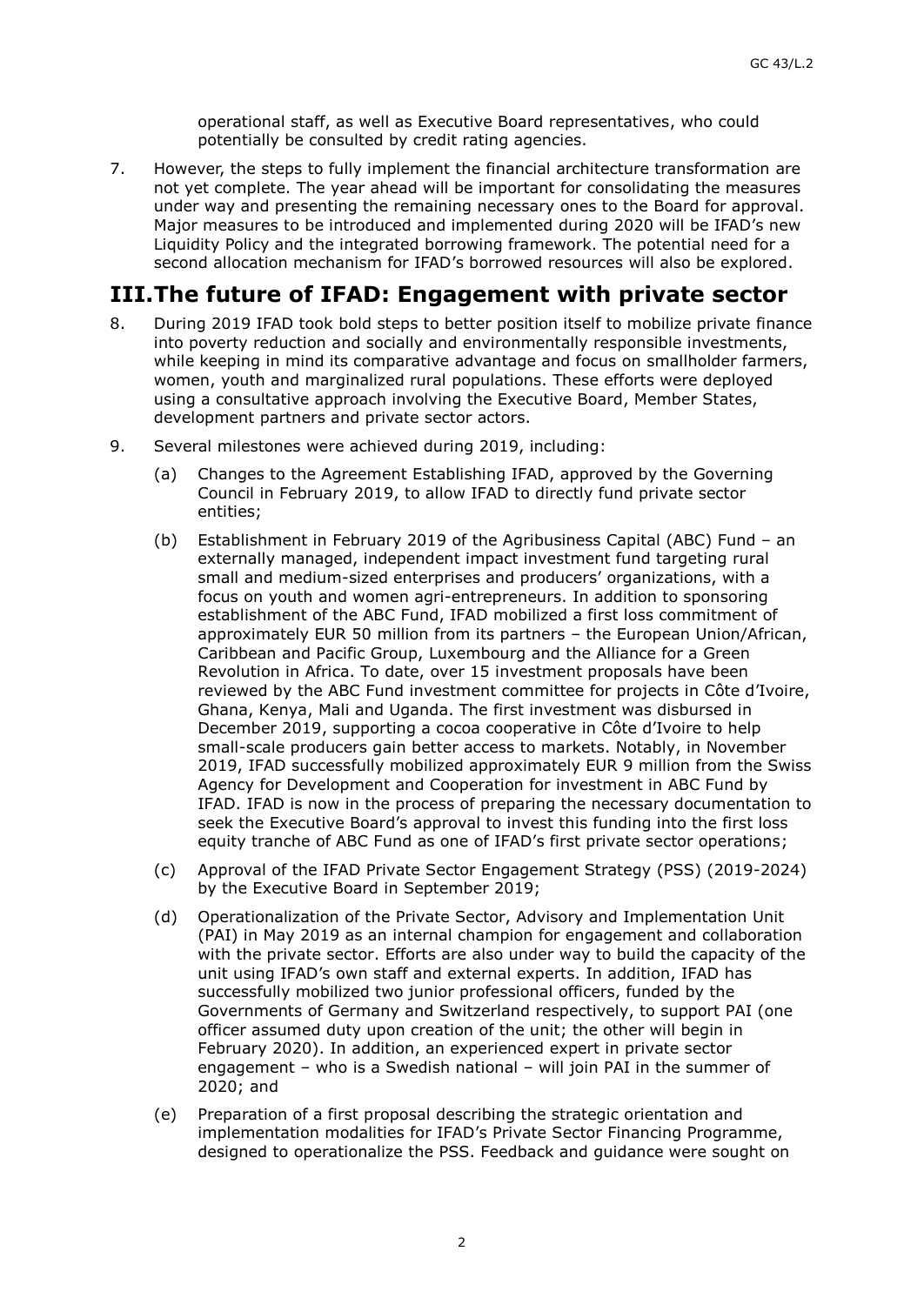this proposal from representatives at the Executive Board retreat in October 2019.

10. Moving forward, IFAD will sustain its efforts to fully embed private sector financing activities into its country programmes, with the aim of achieving greater impact on rural poverty and hunger. This will entail a number of measures, including the approval of a framework for IFAD non-sovereign private sector operations to define the approach and rules on critical strategic topics to guide IFAD's private sector funding activities; capacity-building for IFAD staff; and setting up of internal systems to support the review, screening, approval, implementation and monitoring of private sector investments.

#### **IV. Repositioning of the United Nations development system and its implications for IFAD**

- 11. IFAD has been actively engaged in the development of a spectrum of United Nations reform products following the adoption of General Assembly resolution 72/279 in May 2018, which triggered the repositioning of the United Nations development system (UNDS) to enhance effectiveness in the delivery of the 2030 Agenda. IFAD is ready to engage fully in the implementation of the reform products. These products constitute the primary mechanism for the UNDS to support Member States' national development plans towards achievement of the Sustainable Development Goals (SDGs). For IFAD, this will mean increasingly proactive engagement with UNDS partners – primarily the Rome-based agencies (RBAs) – as the lead entity cluster for the delivery of SDG2, specifically focused on ending hunger, improving food security and nutrition, promoting sustainable food production, and increasing the well-being of rural poor people.
- 12. IFAD staff have engaged at all levels in a collective effort with peers in the UNDS entities (in coordination with the Executive Office of the Secretary-General and the Transition Team for the UNDS) in developing new instruments to ensure that the UNDS works coherently, particularly in-country and at the subregional and regional levels. These include the System-Wide Strategic Document, a new regional approach and new multi-country offices.
- 13. IFAD's engagement in the United Nations reform process also entails leveraging partnerships with other development actors, including governments, the private sector, civil society and international financial institutions. The United Nations reform has provided a unique opportunity to strengthen RBA collaboration for better results on the ground and for the RBAs to work closely together on matters related to food security, nutrition, agriculture, and rural and food systems transformation.
- 14. Among the reform products developed by IFAD are specific guidelines on how the Programme Management Department and IFAD Country Offices (ICOs) will engage in the new United Nations Sustainable Development Cooperation Framework (UNSDCF) that is being introduced in all United Nations programme countries. In the context of these new frameworks, where relevant, IFAD will actively cooperate with RBAs on common country analyses of overlapping objectives and actions relative to SDG2 during the development of IFAD country strategic opportunities programmes.
- 15. Similarly, the RBAs are continuing to explore opportunities for joint programmes. Areas for collaboration and partnership have been identified through inter-agency consultations. The RBAs are exploring pooled funding opportunities that may present the possibility of financing joint activities. The agencies will continue to be guided by and be accountable for their individual country strategic plans/results frameworks, while the joint plans will support a strategic collective vision and the broader UNSDCFs. In countries with limited IFAD country representation, the Food and Agriculture Organization of the United Nations and World Food Programme will highlight IFAD priorities in United Nations country team deliberations.